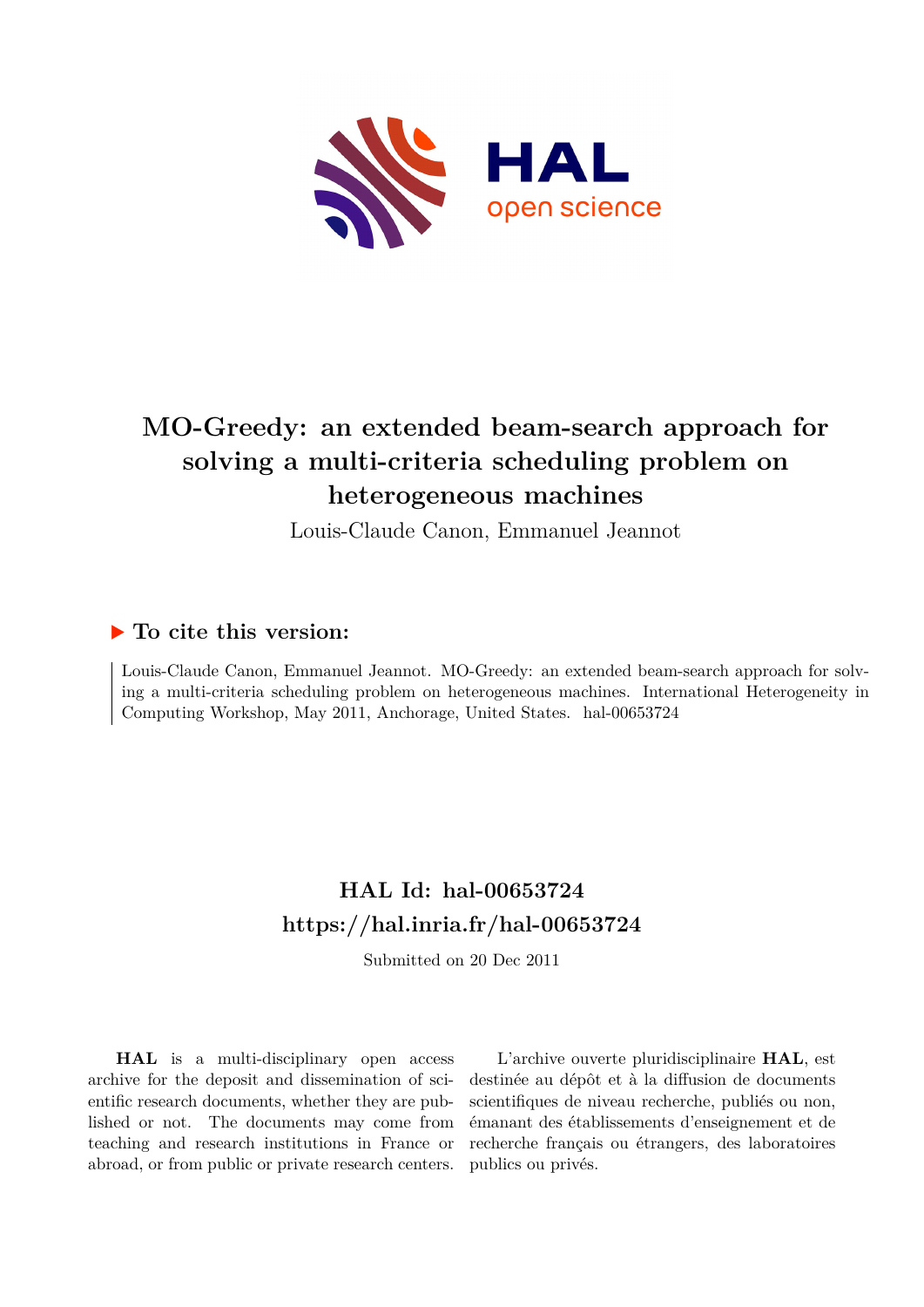# MO-Greedy: an extended beam-search approach for solving a multi-criteria scheduling problem on heterogeneous machines

Louis-Claude Canon Ensimag, INRIA Rhône-Alpes

Emmanuel INRIA Bordeaux Sud-Ouest, LaBRI

*Abstract*—Optimization problems can often be tackled with respect to several objectives. In such cases, there can be several incomparable Pareto-optimal solutions. Computing or approximating such solutions is a major challenge in algorithm design. Here, we show how to use an extended beam-search technique to solve a multicriteria scheduling problem for heterogeneous machines. This method, called MO-GREEDY (for Multi-Objective greedy), allows the design of a multi-objective algorithm when a single-objective greedy one is known. We show that we can generate, in a single execution, a Pareto front optimized with respect to the preferences specified by the decision maker. We compare our approach to other heuristics and an approximation algorithm and show that the obtained front is, on average, better with our method.

#### I. INTRODUCTION

A greedy algorithm is an algorithm in which made decisions are never taken back (see [6, Chap. 16]). Such an approach has proved to be successful for designing optimal algorithms (*e.g.*, Euclid's algorithm, Huffman coding); approximation algorithms (*e.g.*, *best fit decreasing* for the 2D-bin-packing problem) or efficient heuristics (*e.g.*, Heterogeneous Earliest Finish Time [12] for a scheduling problem on heterogeneous machines).

In multi-objective optimization, there can be several incomparable Pareto-optimal solutions. Computing or approximating such solutions (called the Pareto front) is a major challenge in algorithm design. There exists several methods to compute or approximate a Pareto front such as genetic algorithms, approximation algorithms, aggregation based approaches or heuristics. However, there does not exists dedicated frameworks that generalize the greedy approach for the multi-objective case.

Beam-search [15] is a heuristic that explores a graph by keeping only most promising nodes and discarding other nodes. It is similar to a depth-first search with the difference that only a subset of the nodes is kept for further exploration.

In this article, we propose to use the beam-search as a generalization of the greedy approach for multicriteria problem. We call this approach MO-GREEDY for Multi-Objective greedy. More precisely, we present how to transform a greedy single-objective strategy into a multi-objective one. The resulting strategy constructs, in a greedy manner, multiple solutions. The generated set of solutions is intended to achieve good quality with respect to the preferences defined by the decision maker.

We have applied our method to a scheduling problem and we use the hypervolume [18] as a set preference relation for assessing the quality of Pareto set approximations. We have conducted a large set of experiments with two aims. The first is to characterize the good values of the parameters of the strategy. The second lies in comparing the MO-GREEDY strategy to other efficient heuristics or optimal methods. Experimental results show that our approach leads to good solutions outperforming other heuristics such as aggregation or approximation algorithms.

#### II. MODEL AND PROBLEM SETTING

Let us consider a problem for which a solution  $\pi$  can be constructed incrementally by performing a succession of g greedy decisions. At step i, the decision  $d_i$  is selected among a set of possible decisions denoted as  $D_i$ . Let  $\pi_i = (d_1, \ldots, d_i)$  be the partial solution obtained after the *i*-th step. Then, the final solution can be defined as a succession of g decisions  $\pi = \pi_g$ .

Let *o* be the number of objectives of a multi-objective optimization problem. Let  $f_i(\pi)$  be the value of the *i*-th objective of solution  $\pi$ . Then, we define the objective vector  $f(\pi) = (f_1(\pi), \ldots, f_o(\pi))$  to be the vector of objective values of solution  $\pi$ .

Without loss of generality, each of the  $o$  objectives has to be minimized. There may not exist any solution that is optimal for each objective and two solutions might be incomparable (none of them dominates the other for each objective). The Pareto-dominance relation formalizes the concept of optimality in the case of multiple objectives. Solution  $\pi$  is said to weakly Pareto-dominates  $\pi'$  (*i.e.*,  $\pi \preceq \pi'$ ) if  $\forall i \in [1..o], f_i(\pi) \preceq f_i(\pi')$ . Moreover, solution  $\pi$  Pareto-dominates  $\pi'$  if  $\pi \preceq \pi'$  and if  $\pi \neq \pi'$ . Solution  $\pi$  is Pareto-optimal if no other solution Paretodominates it. The Pareto front contains all Pareto-optimal solutions.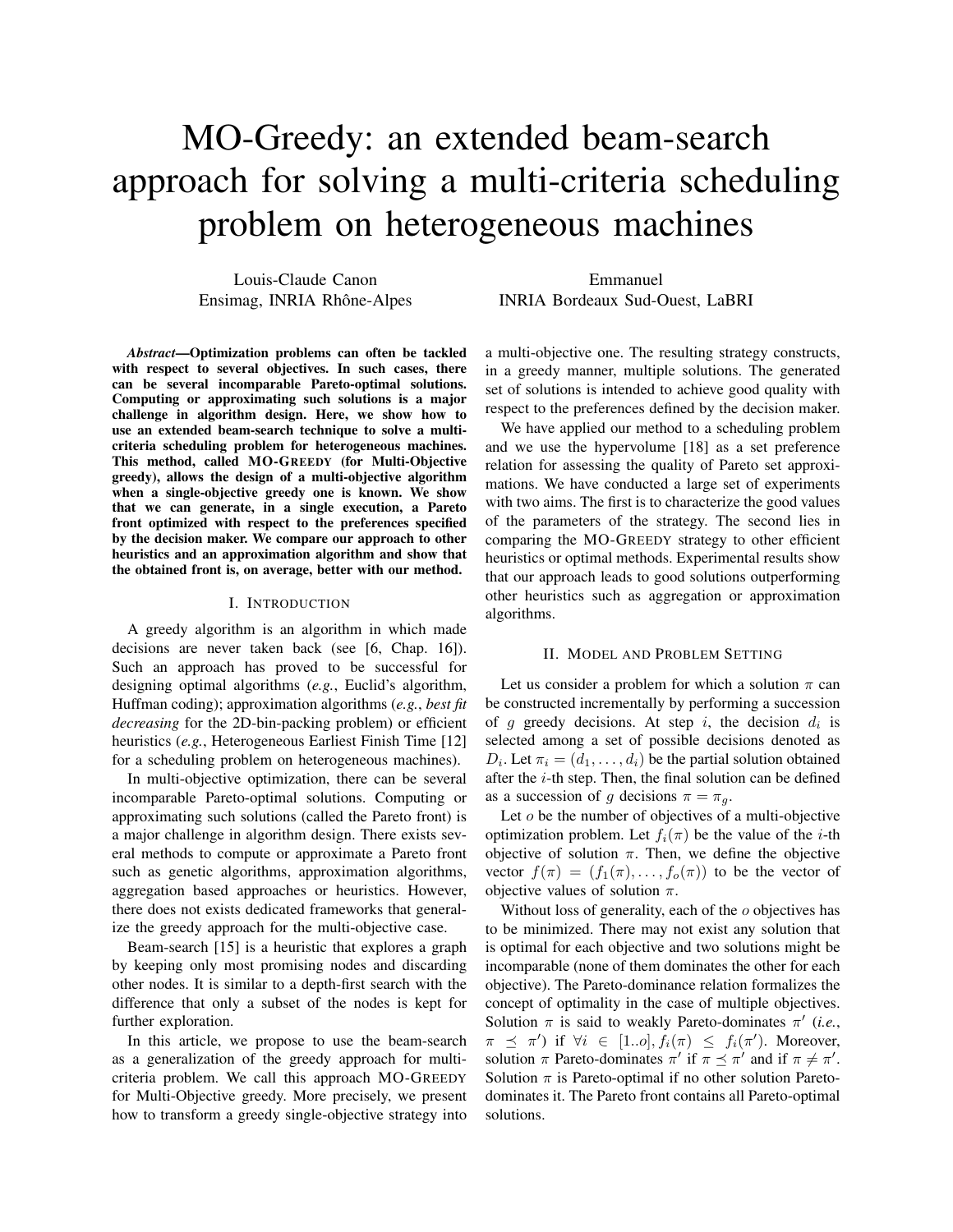Our study consists in generating a set of solutions for a multi-objective problem by generalizing the greedy principle (we never take back any decision previously made). The goal is to build a set of solutions approximating the Pareto front, called *Pareto set approximation*.

Pareto set approximations generated by any strategy might again be incomparable. Assessing the quality of a given Pareto set approximation has raised a recent focus [3], [18]. We use the generic concept of *set preference relation* that has been formalized by Zitzler et al. in [18]. Intuitively, a set preference relation says whether a Pareto set approximation is better than another one. The most basic relation is the weak Paretodominance relation  $\preccurlyeq_{\text{par}}$  which is defined as  $A \preccurlyeq_{\text{par}} B \Leftrightarrow$  $(\forall b \in B : (\exists a \in A : a \preceq b))$ . However, in most of the cases, approximations are incomparable using that relation. It has then to be refined by the decision maker in order to convey informal preferences that are specific to the decision context (see [19] for a survey of indicators producing such relations with their advantages and drawbacks.).

Two concepts are usually used to denote the quality of an approximation set: the proximity and the diversity. The first indicates the distance between an approximation and the Pareto-optimal front, while the second concerns the distribution of the points in the objective space. These two concepts are often antagonist and are difficult to consider concurrently. The advantage of using a preference set relation is that the importance given to each concept is determined by how the decision maker refined the weak Pareto-dominance relation.

#### III. THE MO-GREEDY METHOD

As introduced in previous sections, we focus on finding optimized solutions that are produced through a succession of decisions and that possess each several objective values.

#### *A. Formal Description*

The MO-GREEDY approach is a strategy that builds, through a succession of greedy decisions, several solutions that form a Pareto set approximation. The construction of these solutions can be seen as a tree search where nodes are partial solutions, edges are greedy decisions and leafs are final solutions. As the tree can be exponentially large, we cannot systematically explore it exhaustively. The beam-search strategy aims at exploring such a tree by keeping only a set of candidate nodes among the most promising ones. MO-GREEDY is a formal extension of this strategy for our problem where, at each step, we maintain a set of partial solutions that leads eventually to a Pareto set approximation.

The difference between the greedy and the MO-GREEDY methods is shown in Figure 1. In the greedy strategy, only one partial solution is kept at each step. In the MO-GREEDY strategy, as we want a set of final solutions that approaches the Pareto front, we maintain a pool of partial solutions Π. Algorithm 1 formally describes the MO-GREEDY approach and works as follows. At each step and for each partial solution  $\pi \in \Pi$ , we build l elements<sup>1</sup>  $\pi'$  by tacking greedy decisions(line 7). Such greedy decisions can be directly inspired from well-known single-objective greedy strategy as we will show for our scheduling problem. Hence, this method generalizes a single-objective greedy algorithm. If an element is a final solution (a leaf node), then we put it in the set of final solutions  $\Pi_{end}$  (line 10). Otherwise, it is a partial solution and we put it in the set of partial solutions  $\Pi_{\text{next}}$  (line 12). As in the beam-search strategy and in order to limit furthermore the exploration (for memory and time constraints), only  $k$  partial solutions are kept in set  $\Pi_{\text{next}}$  (line 13). Finally, these newly incremented and selected partial solutions are used as the partial solution set for the next step (line 4).

| Algorithm 1: The MO-GREEDY method                                            |
|------------------------------------------------------------------------------|
| Input: 1 // The maximum number of                                            |
| solutions generated from a                                                   |
| partial solution                                                             |
| <b>Input:</b> $k$ // The maximum number of                                   |
| partial solutions                                                            |
| <b>Input:</b> D // The set of possible                                       |
| greedy decisions                                                             |
| <b>Input:</b> $\leq$ // The set preference                                   |
| relation                                                                     |
| <b>Result:</b> $\Pi_{end}$ // The set of final                               |
| solutions                                                                    |
| 1 $\Pi_{end} \leftarrow \emptyset$                                           |
| $2 \pi_0 \leftarrow \emptyset$ // An empty solution to start                 |
| with                                                                         |
| $3 \Pi \leftarrow {\lbrace \pi_0 \rbrace}/7$ The set of partial              |
| solutions                                                                    |
| 4 while $\Pi \neq \emptyset$ do                                              |
| foreach $\pi \in \Pi$ do<br>5                                                |
| $\Pi_{\text{next}} \leftarrow \emptyset$<br>6                                |
| <b>foreach</b> $d \in decision(D, \pi, \leq, l)$ <b>do</b><br>$\overline{7}$ |
| $\pi' \leftarrow \pi \cup \{d\}$<br>8                                        |
| if $\pi'$ is a final solution then<br>9                                      |
| $\Box$ $\Pi_{end} \leftarrow \Pi_{end} \cup \pi'$<br>10                      |
| else<br>11                                                                   |
| $\mid \Pi_{\text{next}} \leftarrow \Pi_{\text{next}} \cup \pi'$<br>12        |
|                                                                              |
| $\Pi \leftarrow select(\Pi_{\text{next}}, \preccurlyeq, k)$<br>13            |
|                                                                              |

<sup>1</sup>We used the term *element* to encompass both final and partial solutions.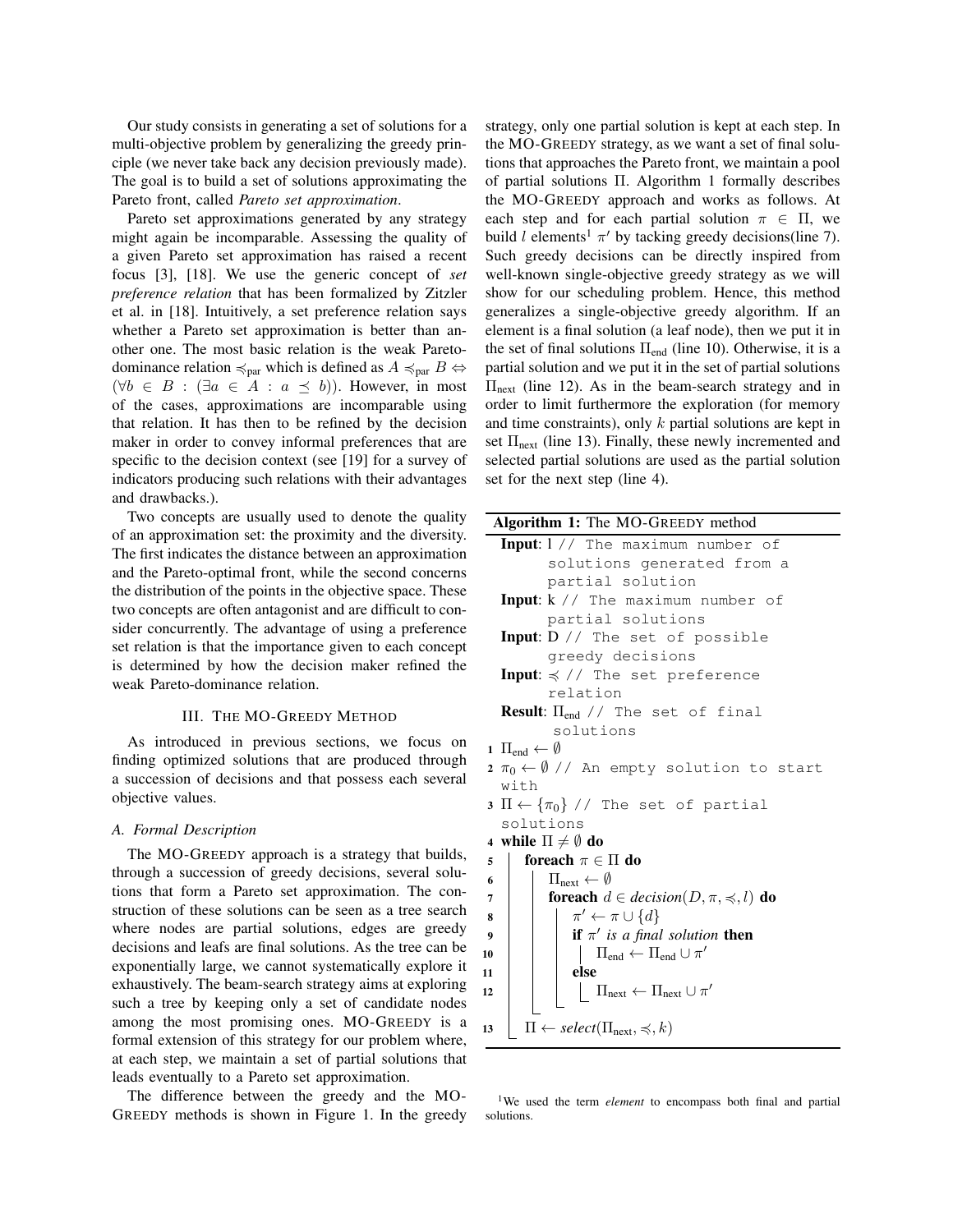

(a) Example of a greedy approach.

(b) Example of a MO-GREEDY execution (all decisions are considered). Where  $l = k = 3$ . The dark gray solutions represent the final solutions that constitute the output of the method.

Figure 1: Examples of two tree decision traversals.

#### *B. Selecting Elements and Comparing Fronts*

At two points in Algorithm 1, a subset of elements is selected: in the *decision* function, we generate at most l new solutions from a partial solution; and in the *select* function, we keep  $k$  elements among all the elements of the partial solution set. Formally, the problem is the same in both cases: we have a front  $A$  of  $n$  elements and we want to build a front  $A'$  that contains only  $m < n$ elements.

Selecting a subset of elements must be done carefully because elements that are not selected are destroyed and the subtree starting from this element will not be explored.

The selection process is done with a *set preference relation*  $(\leq)$ , a parameter of the MO-GREEDY method. Basically, a set preference relation says whether a Pareto set approximation is better than another one. Among all the possible subsets of  $A$  of size  $m$ , we want to select the one of best quality with respect to the relation  $\preccurlyeq$ .

To achieve this, one could generate all the possible subsets of size  $m$  and retains the one that is the best according to the relation  $\leq$ . However, these comparisons between all possible subsets would be intractable.

Instead, we use the heuristics proposed in [18, Algorithms 4 and 5]. For both heuristics, set  $A$  is iteratively reduced by one element at a time. The element removed from the set is the one that contributes the least to the relation  $\leq$ . The difference between Algorithm 4 and Algorithm 5 in [18], is that for determining the contribution of an element, a comparison between fronts is performed in Algorithm 4, while Algorithm 5 optimizes the choice when the relation  $\preccurlyeq$  is based on an unary indicator by computing the contribution of each element directly. Although there is no guarantee that these algorithms lead to the best subset of elements, they are effective



Figure 2: With two criteria, the hypervolume of the front with respect to the reference point is the colored zone.

in practice.

As stated in Section II, the decision maker has to express what is a good Pareto set approximation (*i.e.*, he has to define the set preference relation  $\preccurlyeq$ ). He can either customized an existing one or propose a new relation.

Note that the same relation  $\preccurlyeq$  is used in both functions. However, this is not a requirement.

#### *C. Implementation Details*

In our implementations, we are mainly using a set preference relation denoted  $\preccurlyeq_H$  that is based on the *hypervolume*.

The hypervolume indicator [19] measures the volume (or the set of points) of the objective space dominated by a given front and that dominates a reference point (see Figure 2). Intuitively, it corresponds to the extend of a front from the reference point. Whether the considered criteria have to be minimized or maximized, the hypervolume needs to be maximized by choosing a relevant reference point. This indicator favors the proximity of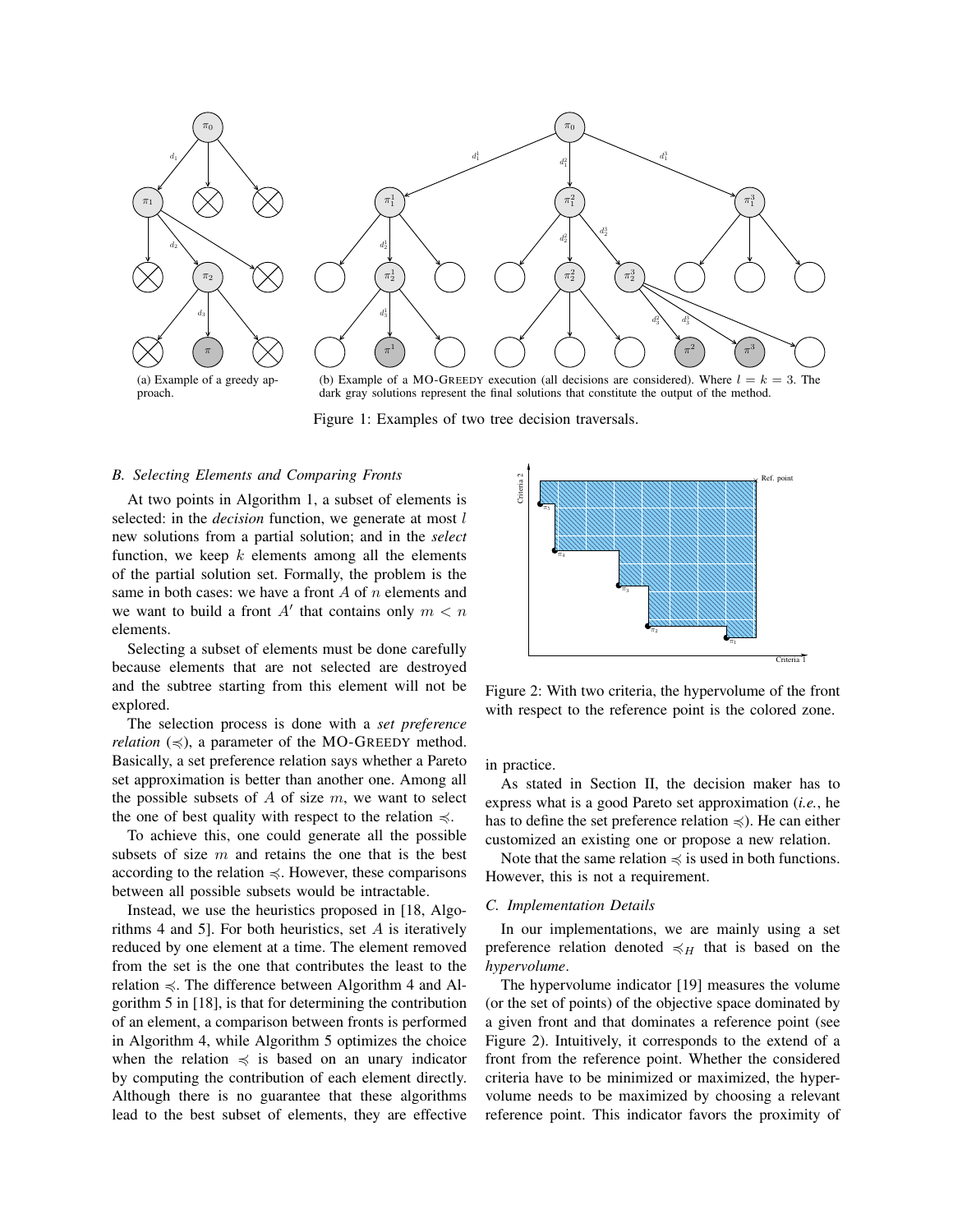Algorithm 2: The MO-GREEDY strategy applied to the scheduling problem

Input: l // The maximum number of schedules generated from a partial schedule Input: k // The maximum number of partial schedules Input: G // The input task graph Input:  $P$  // The processor set of size  $m$ Input:  $\preccurlyeq_H$  // The set preference relation **Result:**  $\Pi_{end}$  // The set of final schedules  $1 D \leftarrow$  set of task sorted according to the HSA order 2  $\Pi_{end} \leftarrow \emptyset$  $3 \pi_0 \leftarrow \emptyset$  // An empty schedule to start with 4  $\Pi \leftarrow {\lbrace \pi_0 \rbrace}/7$  The set of partial schedules 5 while  $\Pi \neq \emptyset$  do 6  $t \leftarrow$  next task in set D 7 **foreach**  $\pi \in \Pi$  do  $8$  |  $\Pi_{\text{next}} \leftarrow \emptyset$ 9 **foreach** *processor*  $p_i \in P$  **do** 10  $\begin{array}{c|c} \hline \end{array}$   $\begin{array}{c} \pi^i \leftarrow \pi \cup \text{ schedule task } t \text{ on processor } p_i \end{array}$ 11 **if**  $l > m$  then 12  $\parallel$  Keep the l best  $\pi^i$  ( $i \in [1, p]$ ) according to  $\preccurlyeq_H$  and the method described in Sec. III-B and III-C using the *failure probability* vs. *shifted makespan* objective space <sup>13</sup> if t *was the last task to schedule* then 14 | | Put the l kept schedules  $\pi^{i}$  in set  $\Pi_{end}$  $15$  else 16 | | Put the l kept schedules  $\pi^{i}$  in set  $\Pi_{\text{next}}$ 17 **if**  $|\Pi_{next}| > k$  then 18 Keep the k best schedule of  $\Pi_{\text{next}}$  according to  $\preccurlyeq_H$  and the method described in Sec. III-B and III-C using the *failure probability* vs. *shifted makespan* objective space 19 Put these schedule in  $\Pi$ <sup>20</sup> else 21  $\Pi \leftarrow \Pi_{next}$ 

an approximation set to the Pareto-optimal front over its diversity.

The way two Pareto set approximations are compared for a preference relation is described in [18]. It consists of two steps. First, the elements are partitioned into sets of incomparable elements: all elements that are not dominated by any other one are selected in the initial set. These selected elements are then removed from the initial set and put into a new partition. This operation is run successively until no more element remains in the initial set. The second step consists in measuring the quality of each partition with the indicator corresponding to the relation. The output is a vector of hypervolume values. A Pareto set approximation  $A$  is better than  $B$ if the vector of values obtained for the approximation A is lexicographically better than the one for B.

We recall that the MO-GREEDY method is not limited to this set preference relation.

#### IV. THE SCHEDULING PROBLEM: MAKESPAN VS. RELIABILITY

The authors of [8] presented a bi-objective scheduling problem for related machines. The goal is to schedule an application modeled by a task graph that is directed and acyclic (a DAG) on a set of processors that have different speeds and different failure rates. Two objectives have to be minimized: the makespan and the probability of failure of the whole application. The authors have shown that both criteria are contradictory. The following problem definition is taken from the [8].

#### *A. Problem Definition*

We model the application by a task graph: let  $G =$  $(T, E)$  be a Directed Acyclic Graph (DAG) with T a set of  $n = |T|$  vertices (that represents tasks) and E a set of edges that represents precedence constraints among the tasks. Each task  $t_i \in T$  is given a number of instructions  $o_i$ . Each edge is associated to the time necessary to send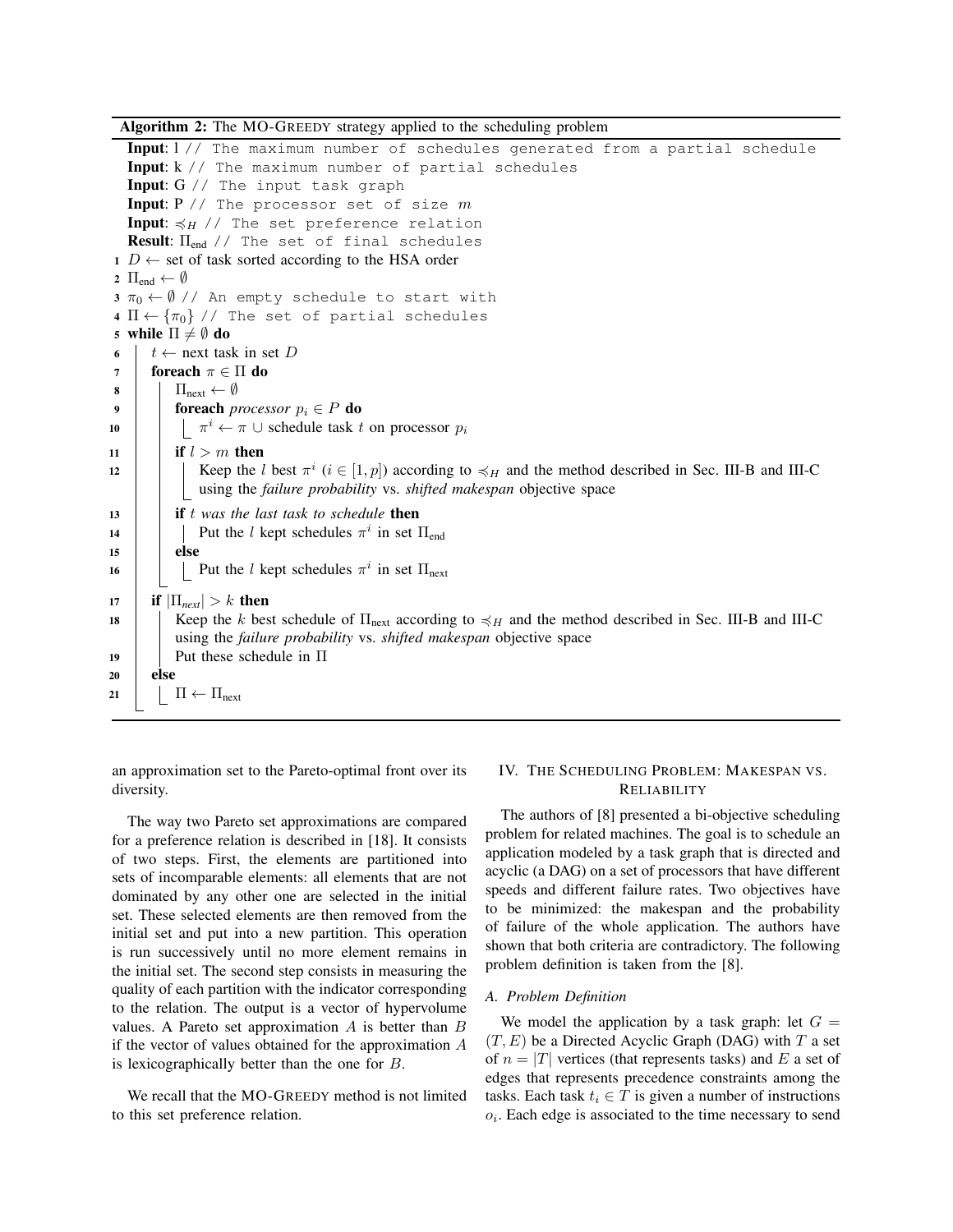data from one task to another one if they are not executed on the same processor. We are given a set  $P$  of  $m$ processors and processor  $p_j \in P$  is associated with two values:  $\tau_i$  the *unitary instruction execution time*, *i.e.*, the time to perform one instruction, and  $\lambda_i$  the *failure rate*. We assume that, during the execution of the DAG, the failure rate is constant. This means that the failure model follows an exponential law. Hence, each task  $t_i$  executed on processor  $p_i$  will last  $o_i \times \tau_i$  and the probability that this task finishes (correctly) its execution is given by  $e^{-\mathbf{o}_i \times \tau_j \times \lambda_j}$ .

A schedule is an assignment of the tasks to the processors such that, at most one task is executed at a time on any given processor and such that the precedence constraints are respected. We call  $proc(i)$  the processor assigned to task  $t_i$  and  $C_i$  its completion time. The makespan is  $C_{\text{max}} = \max\{C_i\}.$ 

The reliability of a schedule is the probability that it finishes correctly and is given by the probability that all the processors are functional during the execution of all their assigned tasks, *i.e.*,  $p_{succ} = e^{-\sum_{j=1}^{m} C_{\text{max}}^j \lambda_j}$ , where  $C_{\text{max}}^j = \max_{i | \text{proc}(i) = j} \{ C_i \}$  is the completion time of the last task executed on processor  $p_j$ . Finally, the probability of failure of a schedule is given by  $p_{fail}$  =  $1 - p<sub>succ</sub>$ .

The problem we address is to find a schedule such that  $p_{\text{fail}}$  and  $C_{\text{max}}$  are minimized given a task graph and a set of heterogeneous processors.

#### *B. Adaptation to* MO-GREEDY

The adaptation of the MO-GREEDY strategy to our scheduling problem is described in Algorithm 2. It is depicted to follow as closely as possible the structure of the general MO-GREEDY method (Alg. 1). However, some obvious optimization can easily be performed to optimize the execution (such as the termination case).

For this adaptation, we use a variant of a greedy scheduling algorithm where tasks are considered in a total order that respects the partial order given by the DAG. In our implementation (line 1), we use the HSA order [11] which is the sum of the dynamic top level and the static bottom level (the dynamic bottom top level is recomputed each time a predecessor of a task is scheduled). The partial solutions set consists in schedules for which the same tasks are mapped in the same order to different processors. At each step of the algorithm and for each partial solution, we map the next task taken in the HSA order (line  $6$ ) to all of the m processors (line 10).

We face an interesting problem when comparing two different solutions in the objective space (makespan and reliability). Indeed, it happens that mapping a task to a given processor does not increase the makespan but only changes the reliability (see Figure 3a). In order to better compare such schedules (different mapping, different reliability but same makespan), a first idea is to use only the reliability objective. However, this is a mistake as, in general, both partial solutions will lead to different schedules and hence are incomparable. In order to obtain an objective space in which these solutions are comparable, we map them into the following space: the unchanged reliability and the *shifted makespan* (see Figure 3b). The shifted makespan  $m'_i$  of a partial schedule  $\pi^{i}$  (each partial solution is ranked first by increasing makespan and then by decreasing failure probability) is computed as follows  $m'_i = m_i + \sum_{j=1}^{i-1} \delta_j$  for  $i > 1$  $(m'_1 = m_1)$ , where  $m_i$  is the makespan of the partial solution and  $\delta_j$  is the difference between the finish time of the new allocated task in schedule  $\pi^{j+1}$  and  $\pi^j$ . Note that the previously ranking of the solution is such that all  $\delta_i$  are positive.

Hence, when  $m$  is greater than  $l$  (the number of new solutions per partial solution), we apply the following decision strategy. We build the  $m$  partial solutions and compare them using the *failure probability* vs. *shifted makespan* objective space to compare them (line 12).

Therefore if  $l$  equals 2, we use the processors that minimizes the finish time of the task (degenerating to the classic EFT policy) and the one that minimizes the probability of failure of the schedule.

When the total number of partial solutions is greater than  $k$  (line 17), we use the same strategy as for the decision phase to select  $k$  solutions, thus reducing the size of this set (line 18). Then, this set constitutes the next solution set to be expanded (line 19).

The algorithms continues until we map the last task. In this case, the partial schedules are put in  $\Pi_{end}$  (line 14) and the partial solution set  $\Pi_{\text{next}}$  remains empty.

#### V. EMPIRICAL VALIDATION

We validate our method empirically by studying its performances when applied to the scheduling problem described above. The code and the data are available on http://moais.imag.fr/membres/louis-claude. canon/MO-Greedy.tar.gz.

#### *A. Instances*

Each scheduling instance comprises a task graph and a platform. Task graphs are obtained from 4 algorithms: the Cholesky decomposition (referred to as *chol*); the Gaussian elimination, *ge*; the Gaussian elimination followed by a backward substitution, *gosser*; and, the Strassen matrix multiplication, *strassen*. An example task graph is given for each of these algorithms in Figure 4. The number of tasks varies from 1 to 100 (by increment of 1) for the first 3 instances. For *strassen*, the structure of the task graph remains unchanged for most inputs. Therefore, we select 2, 30, 128, 129, 180,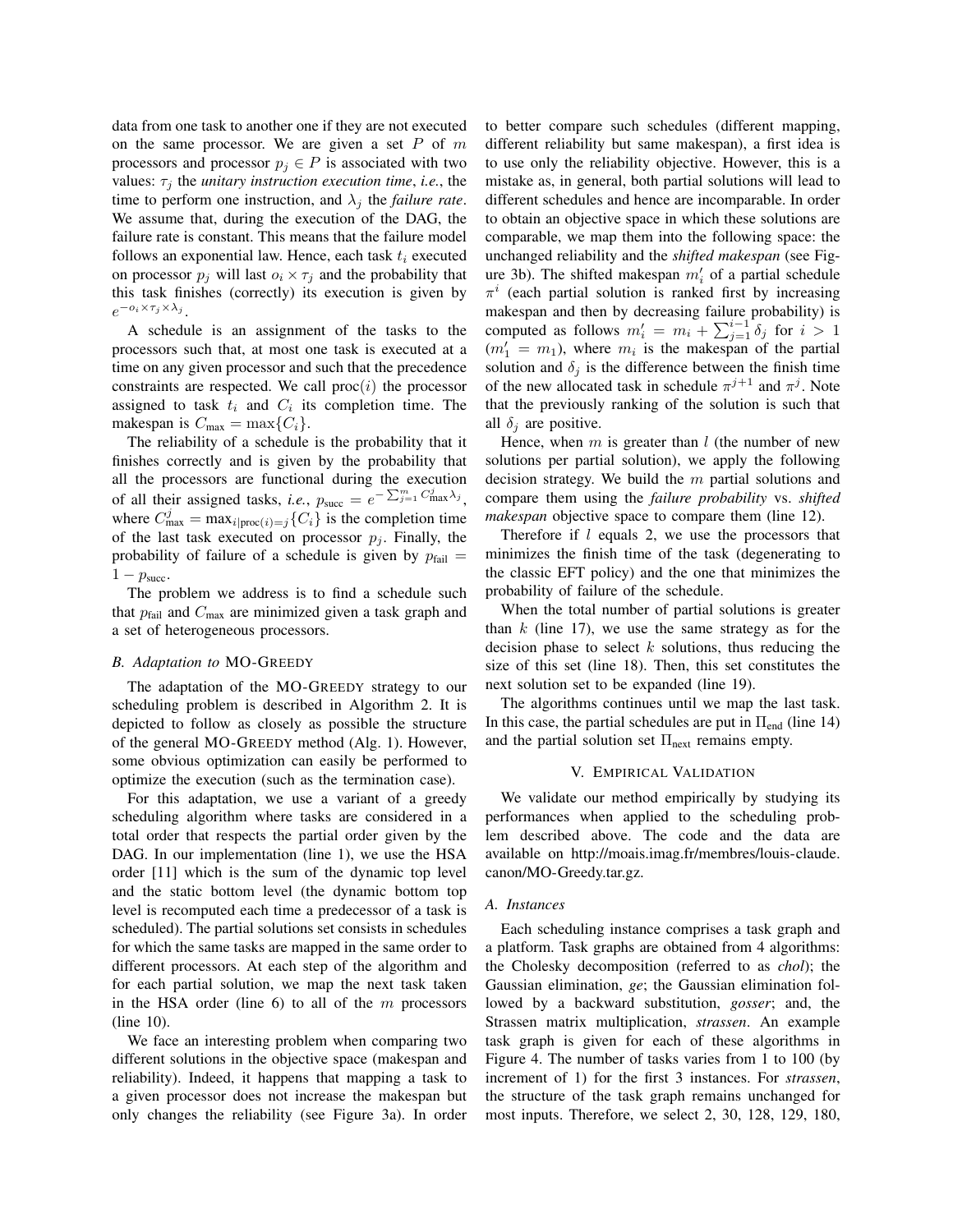

(a) Three Gantt charts of the different partial schedules with the same makespan

(b) Comparison of the partial schedules in the *failure probability* vs. *shifted makespan* objective space

Figure 3: Comparing three partial solutions  $\pi^1$ ,  $\pi^2$  and  $\pi^3$ . Each has the same makespan (they come from the same partial solution  $\pi_{i-1}$  and task  $t_i$  does not increase the makespan) but they have different reliabilities: the probability of failure of  $\pi^1$  is greater than for  $\pi^2$ , which is greater than for  $\pi^3$ . Each of these partial solutions should be considered as incomparable. For instance, mapping the next task  $t_{i+1}$  on processor  $p_5$  would lead to a completely different trade-off depending on which of the three partial solutions is used. To take that into account, we shift the makespan objective to reflect the different possible trade-offs at this stage of the algorithm.

256, 257, 330, 512, 513, 700, 1024, 1025, 1300 and 2000 as the sizes of the multiplied matrices. We use 3 sets of processors. Each set contains 20 heterogeneous and unreliable processors. Speeds and the inverses of the failure rates are randomly generated according to a uniform distribution. There is no latency, the network is homogeneous and the topology is supposed to be complete. On the 3 generated platforms, unitary instruction execution times and failure rates are either highly, slightly or not correlated. This impacts the heterogeneity of the machine qualities. The number of instances is hence  $3 \times (100 + 15) = 345$ .

For independent tasks, the input cases are the following. We consider the same set of machines as above. We generate sets of tasks with cardinality between 10 and 100 (by increment of 1). For each cardinality of tasks, we build 4 different input classes. Each classes varies in function of the bound of the processing requirement. Indeed, we draw the processing requirement of the tasks uniformly between 1 and B where B is 100,  $10^4$ ,  $10^6$  or  $10^9$  depending on the class. Hence, we have  $91 \times 4 = 364$ instances.

#### *B. Parameters Study*

We study the effect of the parameters  $l$  (the number of elements generated from a partial solution) and  $k$  (the maximum size of the partial solution set). We use the set preference relation  $\preccurlyeq_H$  to select solutions and execute the MO-GREEDY on all the combinations of values between 2 and 200. For this study, we select a subset of 12 instances for each problem. As relation  $\preccurlyeq_H$ is used, it is reasonable to consider the hypervolume for measuring the quality of each generated Pareto set approximation (*i.e.*, the dominated area of an approximation with respect to a reference point). This reference point is selected by considering the first objective value of the best solution for the second objective and the second objective value of the best solution for the first objective.

For each solution, the corresponding hypervolume is normalized. This is required for comparing the hypervolume values obtained using distinct instances because this indicator is sensitive to the inputs such as the the task costs. Hence, we divide it by the hypervolume obtained through the execution of a comparable run (same set of parameters) but with the value of  $k$  leading to the best approximation.

In Figures 5a and 5b, measures are depicted with boxplots (five-number summary: the extreme of the lower whisker, the first quartile, the median, the third quartile and the extreme of the upper whisker). Each whisker extends to the most extreme data point that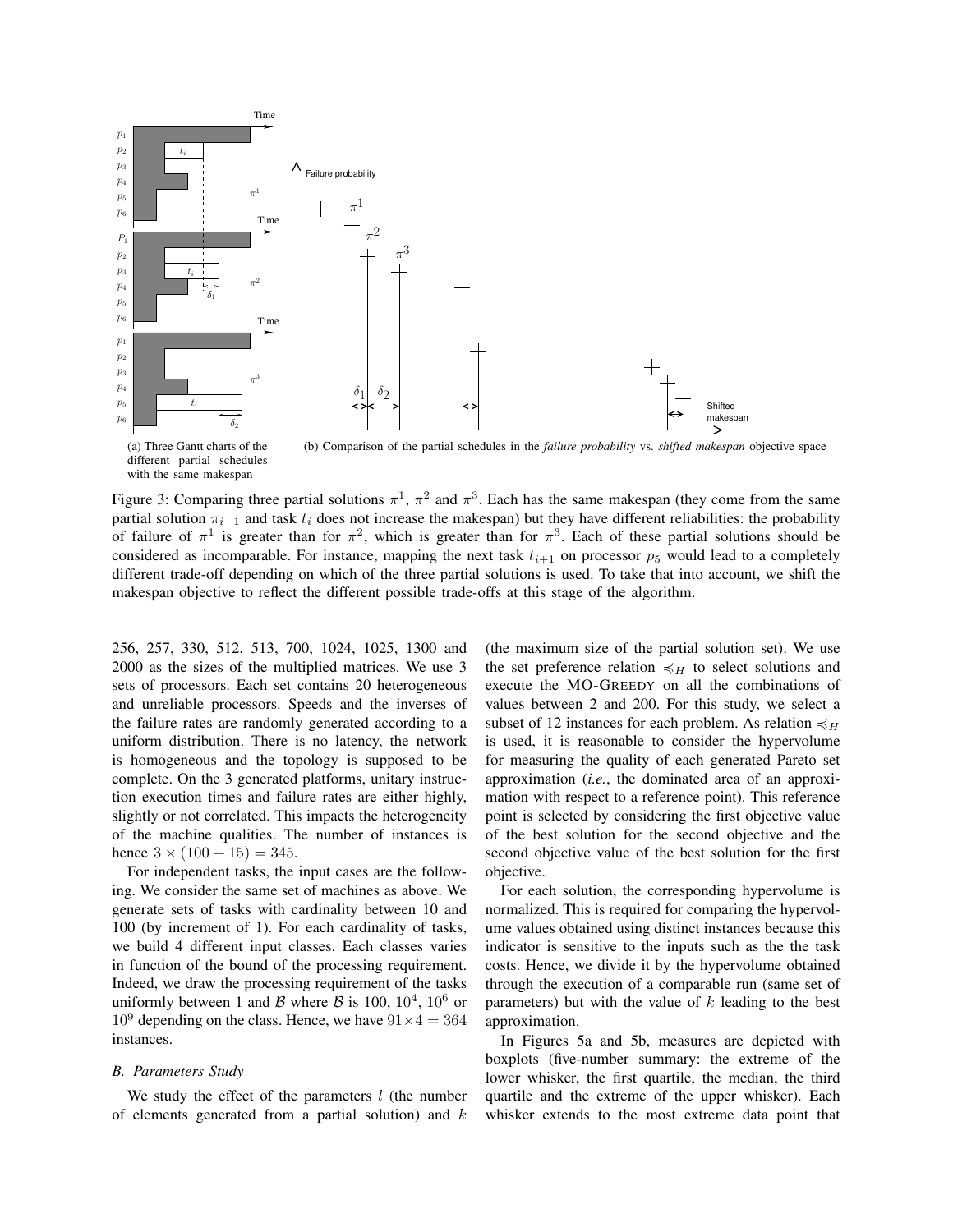



(a) Cholesky decomposition with 15 tasks.

(b) Gaussian elimination followed by a backward substitution with 15 tasks.



(c) Gaussian elimination with 16 tasks.



(d) Strassen matrix multiplication with 13 tasks (recursion on one level).

Figure 4: Examples of task graphs scheduled with the MO-GREEDY strategy.

is no more than 1.5 times the interquartile range from the closest quartile. Values of any data points that lies beyond the extremes of the whiskers are represented by points (the outliers).

Figure 5a shows the influence of the value of  $k$ . We see that the median behavior increases with the value of  $k$ . This is an intuitive result as with an unbounded set of partial solutions, our method degenerates into an exhaustive search, which produces the Pareto front.

Figure 5b shows the influence of the value of  $l$ . The best median hypervolume is achieved with a subpopulation of 10. It is a counter-intuitive result as we could have expected that the MO-GREEDY implementation would produce a better result as the value of  $l$  increases. This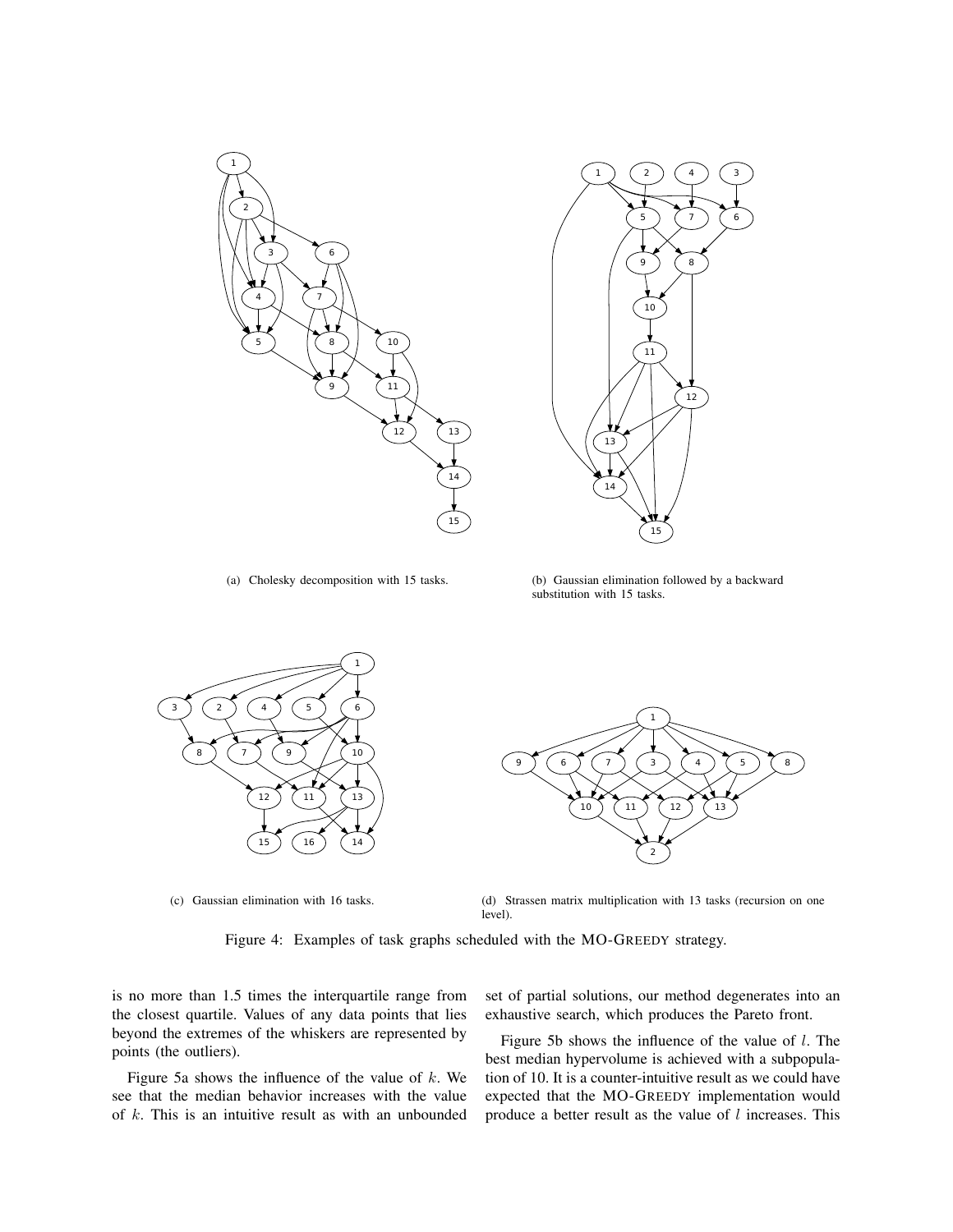could be resulting from the imperfections of the shifted makespan metric, which provides only estimations on the quality of partial solutions.

#### *C. Comparison with Other Approaches for the Scheduling Problem*

For comparing the MO-GREEDY approach to other approaches, we have used: the HSA ranking [11] to order tasks,  $k = 50$ ,  $l = 10$  and the set preference relation  $\preccurlyeq_H$ . Other multi-objective heuristics are an aggregationbased one [11] (*BSA*), a heuristic where only a subset of the processors are used depending on the targeted compromise [8] (*Proc*), and one based on a geometrical compromise of the objectives such as it is done in [5] (*Geom*). These heuristics are thoroughly described in the appendix (Section VIII). They have been chosen because they have all been shown to be good heuristics.

In this section, data representation is done through histograms and empirical cumulative distribution functions (ECDF) that represent the statistical dispersion of the measures (see Figure 6). On the lower part of the figure, each line and column intersects into an ECDF and the corresponding histogram. These plots depict the repartition of the hypervolume ratios that are obtained by dividing the hypervolume obtained by the heuristic labelled on the line by the hypervolume of the one labelled on the column (labels are positioned on the diagonal). On the upper part, each numeric summary indicates: the proportion of ratios that are strictly above or below 1; the median ratios; and the proportion of ratios that are equal to 1 (if any). We recall that the hypervolume represents the dominated area, and hence is to be maximized. For example, in Figure 6, we see that GEOM achieves a better hypervolume than BSA does in 66.63% of the cases (the median ratio is 2.047).

On Figure 6, we see that geometrical search is better than aggregation and that using *Proc* leads to very good results. However, the best overall method is our MO-GREEDY implementation: it is better in 59.81% of the cases and on the median case.

The authors of [13] proposed a  $(2 + \epsilon, 1)$  approximation algorithm of the Pareto front (makespan vs. failure probability) for the scheduling problem in case of independent tasks. The cardinality of the generated set is  $O(1/\epsilon)$  and the computational complexity is proportional to  $1/\log(1+\frac{2}{\epsilon})$ . We have implemented this algorithm and compared the results against the MO-GREEDY implementation with the set preference relation  $\preccurlyeq_H$ . In Figure 7a, we compare the  $\epsilon = 0.001$  case for the approximation algorithm against the  $k = 50$   $l = 5$  case for the MO-GREEDY implementation. The histogram and the ECDF of the hypervolume ratios between the MO-GREEDY approach and the approximation algorithm is plotted. When this ratio is greater than one, the MO-



Figure 6: Comparison of the hypervolume ratios between four multi-objective heuristics.

GREEDY outperforms the approximation algorithm for this indicator. The median case is 1.012 and more than 68.2% of the ratios are greater than 1. Therefore, with these settings, the MO-GREEDY approach outperforms the approximation algorithm. This means that in at least 2-third of the cases, the MO-GREEDY approach is able to deliver a front where there are points that have a makespan at most 2.001 larger than a Pareto optimal point and a reliability no worse than this point.

In Figure 7b, we compare the  $\epsilon = 0.01$  case for the approximation algorithm against the  $k = 200$   $l = 20$ case for the MO-GREEDY implementation. In this case, we see that the result is similar to the previous case with a median case of 1.01 and more than 66.2% of the ratios are better than 1.

Last, in Figure 7c, we compare the  $\epsilon = 0.0001$  case for the approximation algorithm against the  $k = 1000$  $l = 20$  case for the MO-GREEDY implementation. In this case, we see that MO-GREEDY always outperforms the approximation algorithm.

The conclusion of these experiments is that for independent tasks, as for the task-graph case shown in Figure 5, the larger the number of partial solutions the better the front.

#### VI. RELATED WORK

To compute a set of solutions in the multi-objective case, several approaches exist. Genetic Algorithms (GA) deal with the multi-objective case. Several frameworks offer a simplified way to implement multi-objective GA (*e.g.*, ParadisEO [4] and PISA [2]). However, as for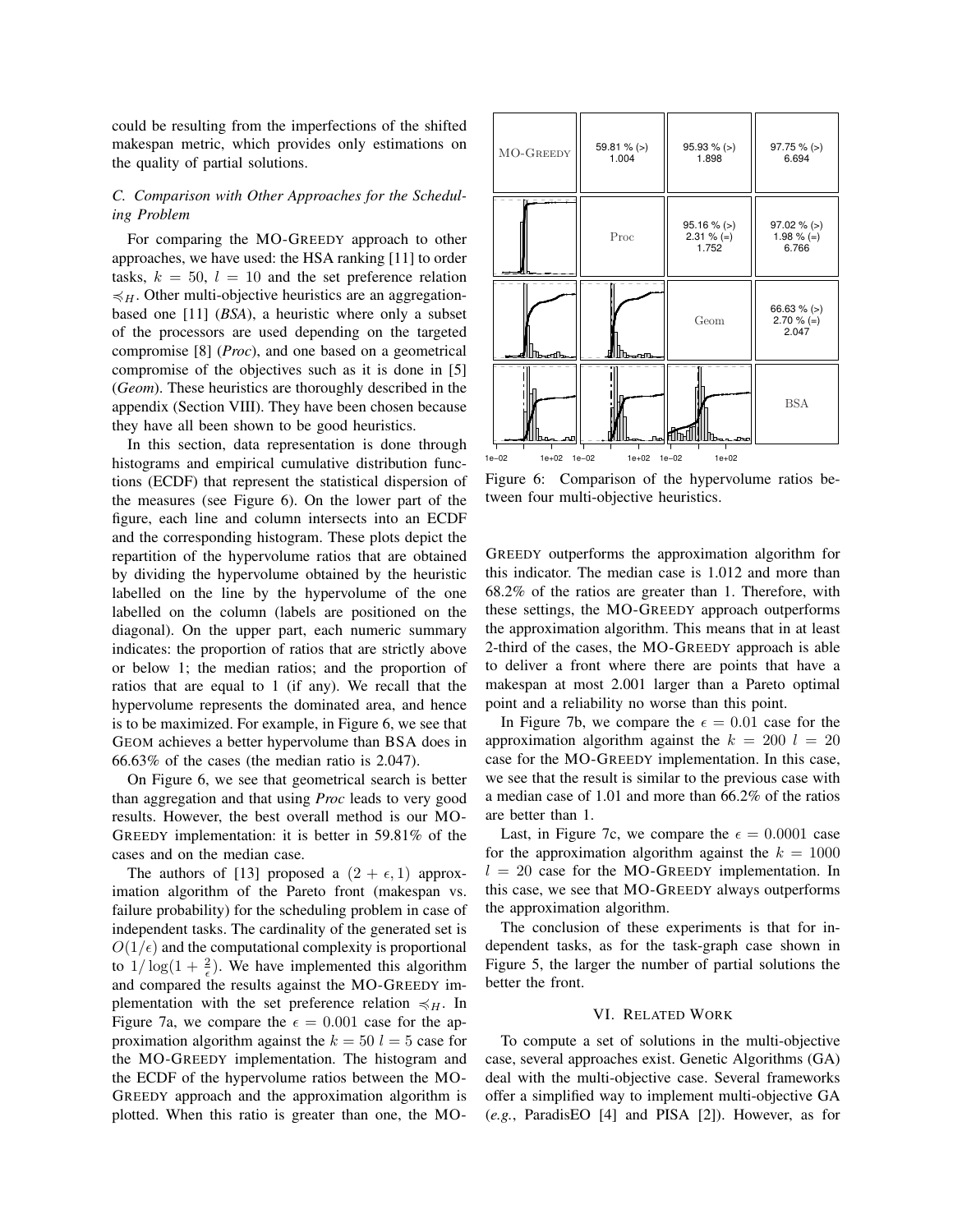

**Quality of the solution sets with different partial solution set sizes**





(a) Variation of the size of the set of partial solutions that are considered at each step.

(b) Variation of the number of decisions that are selected while building partial solutions.

Figure 5: Qualities of the MO-GREEDY outputs with various values for both size limits,  $k$  and  $l$ . The quality is based on the hypervolume normalized by the best median case (the higher, the better). Measures for  $l > 20$  are not depicted because they are equivalent to the case  $l = 20$  (as there are 20 processors).

single-objective GA, the computation time is unbounded and can become high if high quality solutions are required.

Aggregation is an intuitive technique that consists in finding a trade-off between objectives by computing a multi-parameter formula of these objectives (*e.g.*,  $\theta c_1$  +  $(1 - \theta)c_2$  for the bi-objective case, where  $c_1$  (resp.,  $c_2$ ) is the value of the first (resp., second) objective). By varying the compromise parameter  $\theta$  between 0 and 1, one can expect to cover the whole front while applying the same algorithm. This method is fast and efficient when carefully done (*e.g.*, using normalization), but does not work well when the objective space near the Pareto front is concave.

This work is also related to decision tree search (*e.g.*, branch-and-bound or A<sup>∗</sup> ) as greedy algorithm can be seen as walking in a tree. However, these techniques are known to be time-consuming and usually seek either for one solution only or for the entire Pareto front. As the number of Pareto-optimal solutions can be exponentially high, it lacks techniques that are able to prune the search and sample the solution space.

A multi-objective iterative greedy search for biobjective flowshop problem was proposed in [10]. This method relies on building a front of non-dominated solution by iteratively modifying the current solution set (initialized by single-objective heuristics). The main difference with our approach is that it is not as general and is only suited to the case when input objects are not explicitly ranked: it is not applicable for a scheduling problem with precedence constraints, because in this case only tasks at the bottom of the graph could be moved from one processor to another.

Beam-search was first use in speech recognition [15]. There exists several results that use beam-search in scheduling or for multi-criteria problem. In [17], beamsearch is used for a bi-criteria train scheduling problem, however, in this case, the selection of the candidates node is done using an aggregation of the different criteria. In [16], beam-search is used for a multi-criteria scheduling problem in an assembly line. In this case the selection of the candidates node is based on a single criterion (only nodes with the best usage rates are kept). In [7], a bi-criteria scheduling problem for single machine is studied. In this case, the selection criteria is an aggregation of both criteria. Other studies [14], [9], [1] use also beam-search for solving multi-criteria scheduling problem. However, to the best of our knowledge, none of the existing works select the candidate nodes using an evaluation of the current Pareto front as we do here with the set preference relation  $\preccurlyeq_H$ .

#### VII. CONCLUSION

Computing or approximating the Pareto front is one of the major challenge in multi-objective optimization. Moreover, finding a good solution rapidly is a property of many greedy algorithms. In this paper, we have proposed a generalization of the greedy approach, called MO-GREEDY, for the multi-objective case. This method is an extension of the beam-search technique. A multi-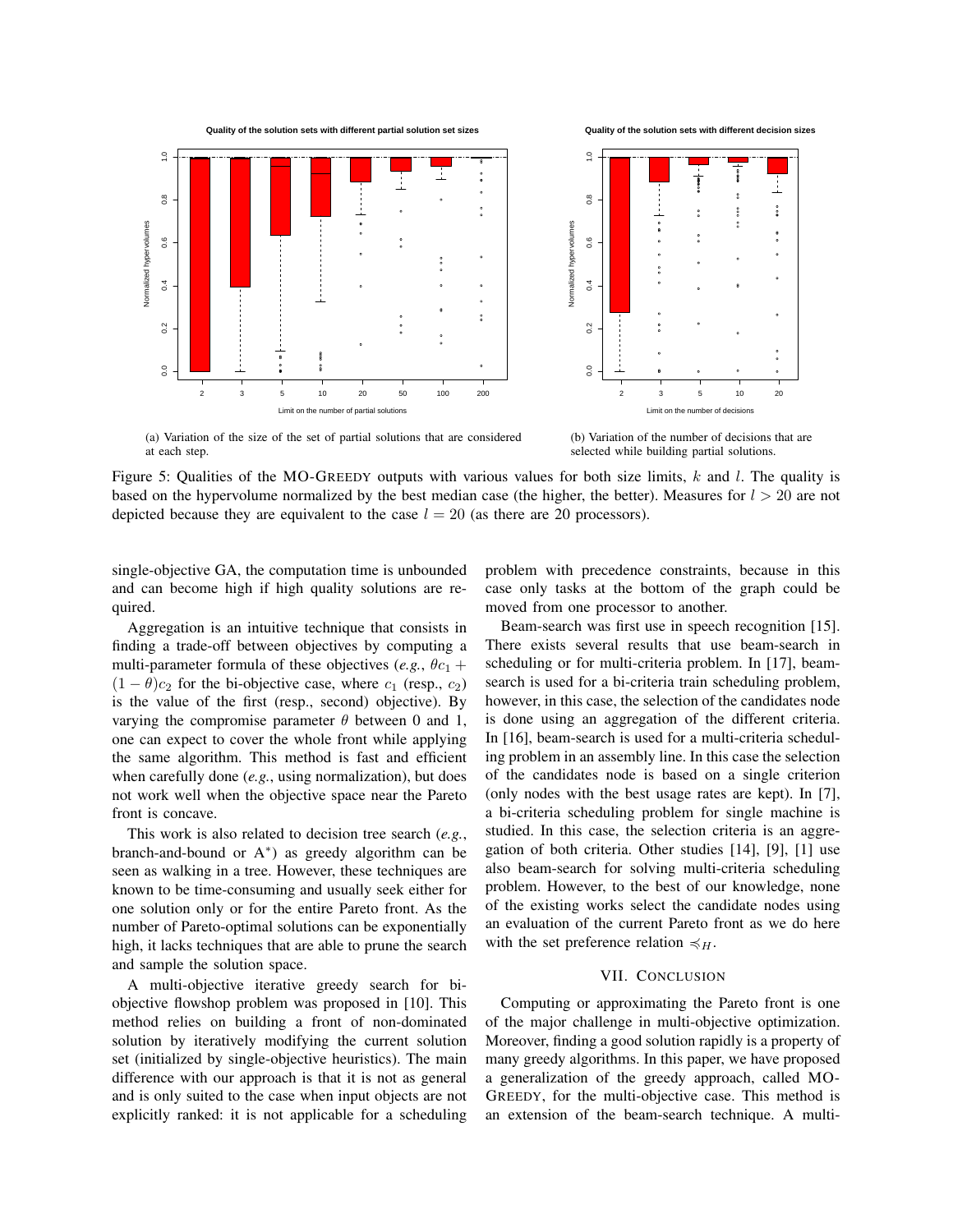



(a) Small number of partial solution for the MO-GREEDY strategy and medium  $\epsilon$ .

(b) Medium number of partial solution for the MO-GREEDY strategy and large  $\epsilon$ .



(c) Large number of partial solutions for the MO-GREEDY strategy and small  $\epsilon$ .

Figure 7: Comparison of the hypervolume ratios between the MO-GREEDY strategy and an approximation algorithm for the independent tasks case.

objective problem for which there exists a greedy heuristic for the single-objective case can then, after some adaptation, be solved thanks to our method. Similarly to the greedy approach, adaptation to the targeted problem is required.

We have studied the quality of our strategy for a bicriteria scheduling problem for heterogeneous computing and discussed the impact of different possible settings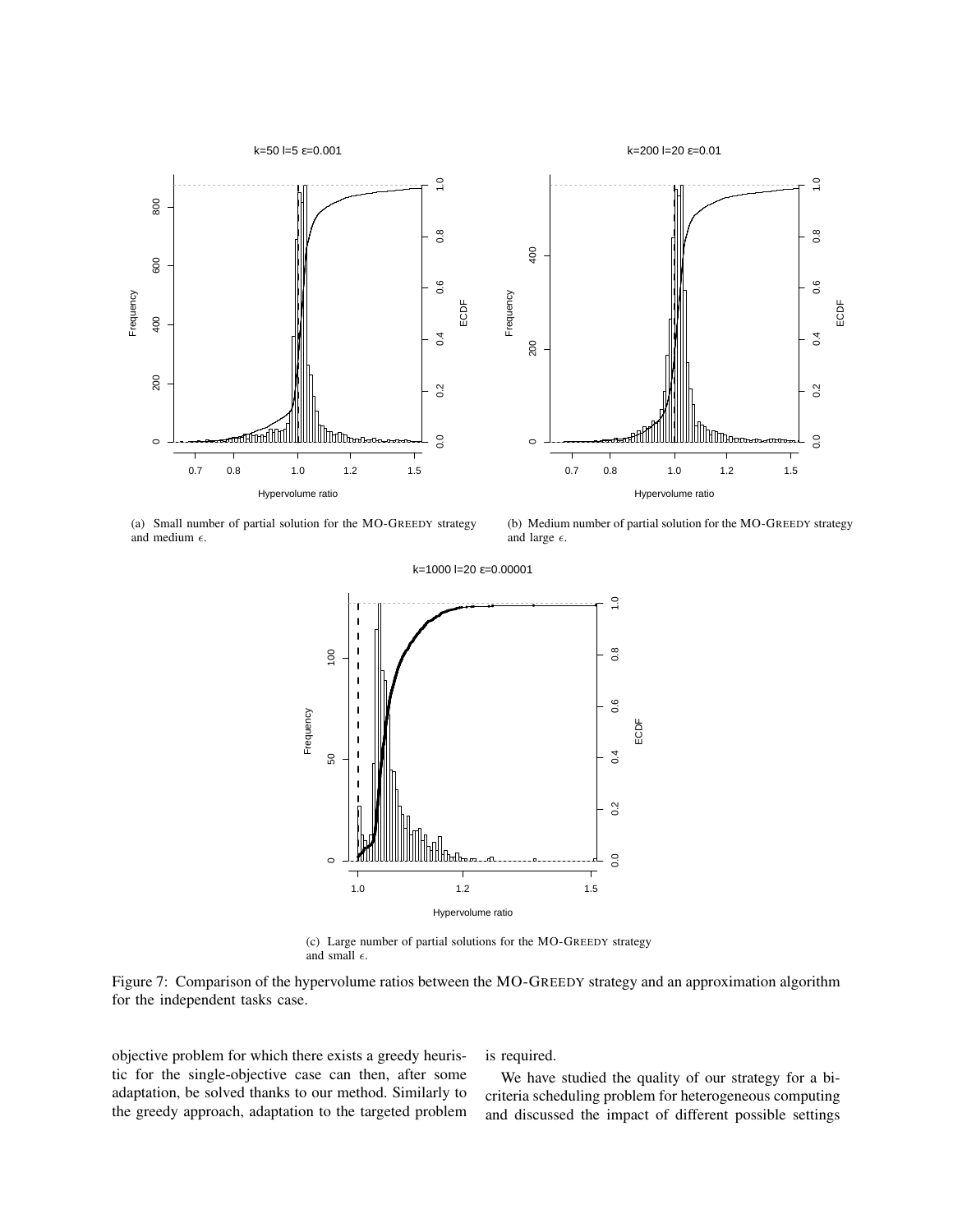(limit to the size of the manipulated sets). Moreover, experimental results show that the proposed strategy produces solutions that are close to Pareto-optimal ones and outperforms aggregation or efficient specialized multiobjective heuristics in many cases.

Our future work is directed towards the implementation of problems with more objectives. However, existing methods for computing iteratively the hypervolume pose practical issues. We also want to investigate how we could introduce algorithmic guarantees for specific problems such as it is done for greedy algorithms.

#### **REFERENCES**

- [1] Meral Azizoglu, Suna Kondakci, and Ömer Kirca. Bicriteria scheduling problem involving total tardiness and total earliness penalties. *International Journal of Production Economics*, 23(1- 3):17 – 24, 1991.
- [2] Stefan Bleuler, Marco Laumanns, Lothar Thiele, and Eckart Zitzler. PISA — a platform and programming language independent interface for search algorithms. In *Evolutionary Multi-Criterion Optimization (EMO 2003)*, Lecture Notes in Computer Science, pages 494 – 508, Berlin, 2003.
- [3] Lucas Bradstreet, Lyndon While, and Luigi Barone. A Fast Incremental Hypervolume Algorithm. *IEEE Transactions on Evolutionary Computation*, 12(6):714–723, December 2008.
- [4] Sébastien Cahon, Nordine Melab, and El-Ghazali Talbi. ParadisEO: A Framework for the Reusable Design of Parallel and Distributed Metaheuristics. *Journal of Heuristics*, 10(3):357–380, 2004.
- [5] Louis-Claude Canon and Emmanuel Jeannot. Evaluation and optimization of the robustness of dag schedules in heterogeneous environments. *IEEE Transactions on Parallel and Distributed Systems*, To appear.
- [6] Thomas H. Cormen, Charles E. Leiserson, and Ronald L. Rivest. *Introduction to algorithms*. MIT Press and McGraw-Hill, 2002.
- [7] Prabuddha De, Jay B. Ghosh, and Charles E. Wells. Heuristic estimation of the efficient frontier for a bi-criteria scheduling problem. *Decision Sciences*, 23(3):596–609, 1992.
- [8] Jack J. Dongarra, Emmanuel Jeannot, Erik Saule, and Zhiao Shi. Bi-objective Scheduling Algorithms for Optimizing Makespan and Reliability on Heterogeneous Systems. In *19th ACM Symposium on Parallelism in Algorithms and Architectures (SPAA'07)*, San Diego, CA, USA, June 2007.
- [9] Fatih Safa Erenay, Ihsan Sabuncuoglu, Aysegül Toptal, and Manoj Kumar Tiwari. New solution methods for single machine bicriteria scheduling problem: Minimization of average flowtime and number of tardy jobs. *European Journal of Operational Research*, 201(1):89 – 98, 2010.
- [10] Jose Framinan and Rainer Leisten. A multi-objective iterated greedy search for flowshop scheduling with makespan and flowtime criteria. *OR Spectrum*, 30(4):787–804, October 2008.
- [11] Mourad Hakem and Franck Butelle. Reliability and scheduling on systems subject to failures. In *ICPP '07: Proceedings of the 2007 International Conference on Parallel Processing*, page 38, Washington, DC, USA, 2007. IEEE Computer Society.
- [12] Salim Hariri Haluk Topcuoglu and Min-You Wu. Task scheduling algorithms for heterogeneous processors. *8th IEEE Heterogeneous Computing Workshop (HCW'99)*, pages 3–14, April 1999.
- [13] Emmanuel Jeannot, Erik Saule, and Denis Trystram. Bi-Objective Approximation Scheme for Makespan and Reliability Optimization on Uniform Parallel Machines. In *The 14th International Euro-Par Conference on Parallel and Distributed Computing (Euro-Par 2008)*, Las Palmas de Gran Canaria, Spain, August 2008.
- [14] Yow-yuh Leu, Philip Huang, and Roberta Russell. Using beam search techniques for sequencing mixed-model assembly lines. *Annals of Operations Research*, 70:379–397, 1997. 10.1023/A:1018938608304.
- [15] Bruce T. Lowerre. *The Harpy Speech Recognition System.* PhD thesis, Carnegie Mellon University, Pittsburgh, PA, USA, 1976.
- [16] P.R. McMullen and Peter Tarasewich. A beam search heuristic method for mixed-model scheduling with setups. *International Journal of Production Economics*, 96(2):273 – 283, 2005.
- [17] Xuesong Zhou and Ming Zhong. Bicriteria train scheduling for high-speed passenger railroad planning applications. *European Journal of Operational Research*, 167(3):752 – 771, 2005. Multicriteria Scheduling.
- [18] Eckart Zitzler, Lothar Thiele, and Johannes Bader. On Set-Based Multiobjective Optimization. *IEEE Transactions on Evolutionary Computation*, 14(1):58–79, February 2010.
- [19] Eckart Zitzler, Lothar Thiele, Marco Laumanns, Carlos M. Fonseca, and Viviane Grunert da Fonseca. Performance Assessment of Multiobjective Optimizers: An Analysis and Review. *IEEE Transactions on Evolutionary Computation*, 7(2):117–132, April 2003.

#### VIII. APPENDIX: HEURISTICS SOLVING THE SCHEDULING PROBLEM

*A. Proc: Approximating the Pareto Front Using a Makespan-Centric Heuristic*

It has been shown in [8] that scheduling tasks on the processors with the smallest  $\lambda \tau$  helps in improving the reliability. The *Proc* heuristic uses this fact to provide an approximation of the Pareto front.

| <b>Algorithm 3:</b> Proc: a heuristic for approximating the              |  |
|--------------------------------------------------------------------------|--|
| Pareto-front                                                             |  |
| <b>Data:</b> $G$ the input DAG                                           |  |
| <b>Result:</b> $S$ an approximation of the Pareto-front                  |  |
| begin<br>1                                                               |  |
| Sort the processors in non-decreasing $\lambda_i \tau_i$<br>$\mathbf{2}$ |  |
| order $S \leftarrow \emptyset$ for j from 1 to m do                      |  |
| Let $\pi_i$ be the schedule of G obtained by<br>3                        |  |
| HEFT using the first j processors if $\pi_j$ is                          |  |
| not dominated by any solution of $S$ then                                |  |
| $\left  S \leftarrow S \cup \{\pi_i\} \right $                           |  |
|                                                                          |  |
| return $S$                                                               |  |

The idea is to build a set of makespan/reliability tradeoffs by scheduling the tasks on a subset of processors (sorted by non-decreasing  $\lambda \tau$  product) using the HEFT heuristic. The smaller the number of used processors, the smaller the makespan and the better the reliability (and vice-a-versa).

#### *B. BSA: Bi-objective Aggregation-based Heuristic*

BSA [11] is a heuristic based on aggregation that uses an additive function to map tasks. Given a ranking of the tasks, the heuristic schedules task  $t_i$  to the processor  $p_j$ such that:

$$
\sqrt{\theta \left(\frac{\operatorname{end}(i,j)}{\max_{j'} \operatorname{end}(i,j')}\right)^2 + (1-\theta) \left(\frac{o_i \tau_j \lambda_j}{\max_{j'} o_i \tau_{j'} \lambda_{j'}}\right)^2}
$$